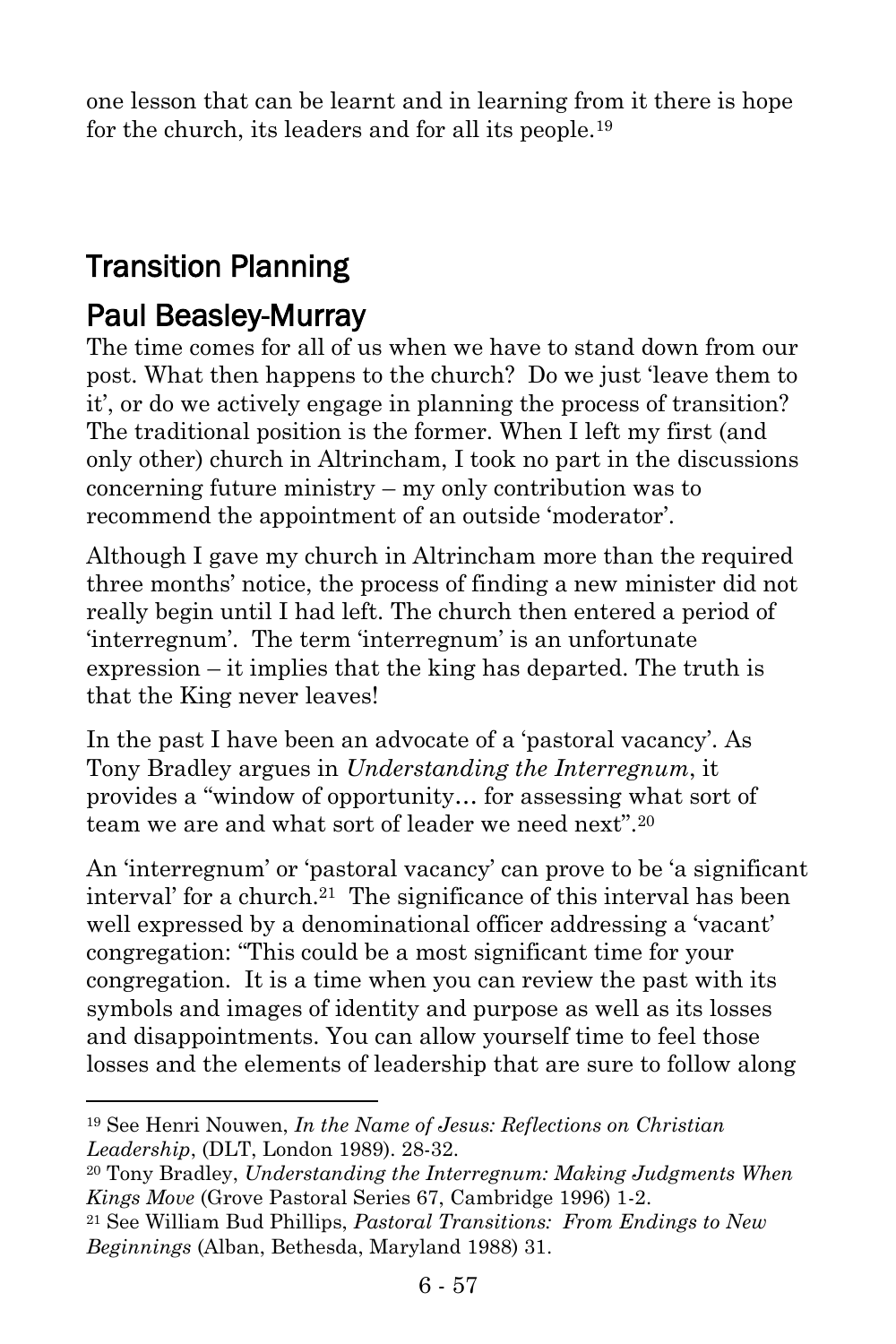an effective ministry. You can also begin to value the strength and gifts of people in the congregation who step up now to offer leadership, knowing that, with the loss of a significant leader, others will be called upon to provide wisdom and guidance. You can begin to glimpse new opportunities made possible because of the fact that your pastor has left. Above all, as a congregation, you can take responsibility for identifying new directions for your church's ministry, a new vision for your church's mission and a 'grassroots' definition of the church's purpose. This is and has always been your church. Your former pastor believed that and sought to serve your mutual understandings. If the new pastor is to do the same, it will be necessary for you as a congregation to clarify your own church's mission." 22

In the past, I have been an advocate of 'interregna', not least on the ground that churches need time to 'grieve' their former pastor. I have argued that the relationship between pastor and people is in some ways similar to a marriage relationship – and just as, after the death of a partner, a hasty re-marriage is inadvisable, so too is a hasty calling of a new pastor. Indeed, I have said that, as a 'rule of thumb', the interregnum should be at least as many months long as the years of the former pastor.

Had that 'rule' been followed when I came to Chelmsford, the interregnum would have been 26 months. As it was, there was an interregnum of nine months. I found to my discomfort that for some that period was too short a time – they were still grieving their much loved former pastor and were not ready for new leadership.

Where there is an interregnum, there is rarely a 'hand-over' from one minister to another. Instead, a senior lay representative (in Baptist parlance the church secretary or senior deacon, in Anglicanism the church warden) normally acts as the 'bridge' between the ministries. It is not 'done' for the former minister to pass on pastoral confidences to the incoming minister. Certainly this was the case at Altrincham: my successor refused an offer of a meeting – he also banned me from coming back to preach at a church anniversary! As a result, we never met one another. The situation was different when I came to my present church in Chelmsford. Caroline and I went and had tea with my predecessor

<sup>22</sup> Quoted by Bud Phillips, *Pastoral Transitions*, 32-33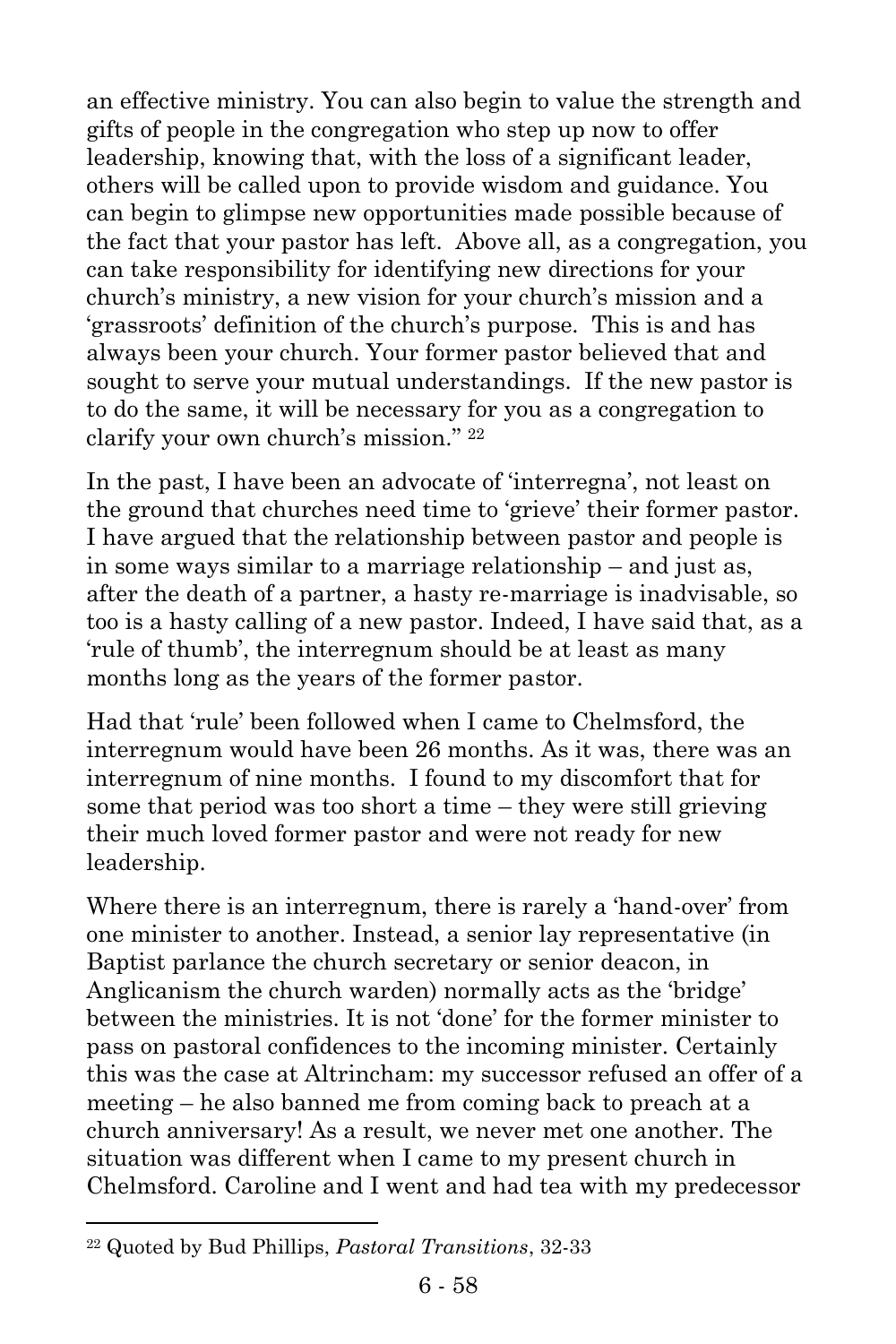and his wife, and at my request my predecessor prayed for me at my induction to the pastorate. Even so, there was little content to the hand-over. When I began my ministry in Chelmsford, I began as the 'new broom', and became the initiator of major change.

Now that I am anticipating my own retirement in less than five years' time, I find myself wanting to re-visit the issue of pastoral transition. Indeed, to my surprise several friends have quite independently asked me whether I have considered 'succession planning'.

'Succession planning' is a term derived from business, where it has been a common practice for many years. Increasingly it is also becoming a practice among larger churches in the United States. The key textbook for pastoral succession is *The Elephant in the Boardroom: Speaking the Unspoken about Pastoral Transitions* by Carolyn Weese & J Russell Crabtree.<sup>23</sup> he underlying premise of this book is that most ministers are in denial:

> "It is difficult to imagine a man more insistent and articulate regarding His own leadership transitions than Jesus… At the beginning of his ministry, he is clear and unambiguous. In Luke 4.16 (NIV), he enters the synagogue in his home town, reads a passage from the prophet Isaiah, and unmistakably lays his hand to the reins of leadership: 'Today these words are fulfilled in your hearing'. At the end of his ministry, he is equally clear and unambiguous; in John 16.16 (NIV), Jesus says, 'A little while and you will see me no more'

> In the church today, the situation is often reversed. Members try to face the reality of a leadership change, while the leader denies it. Members know that they are the ones who will be left to deal with the shock wave of a sudden departure, and all the aftershocks as well. But when they try to talk honestly about this, the leader often dismisses the concern with an ambiguous response concerning God's will, God's call, and God's timing… When it comes to pastoral transition, leaders often stop leading…..

Why? The reasons certainly cannot be traced to the behaviour or the teaching of Jesus. Instead of being

<sup>23</sup> Jossey-Bass, San Francisco 2004.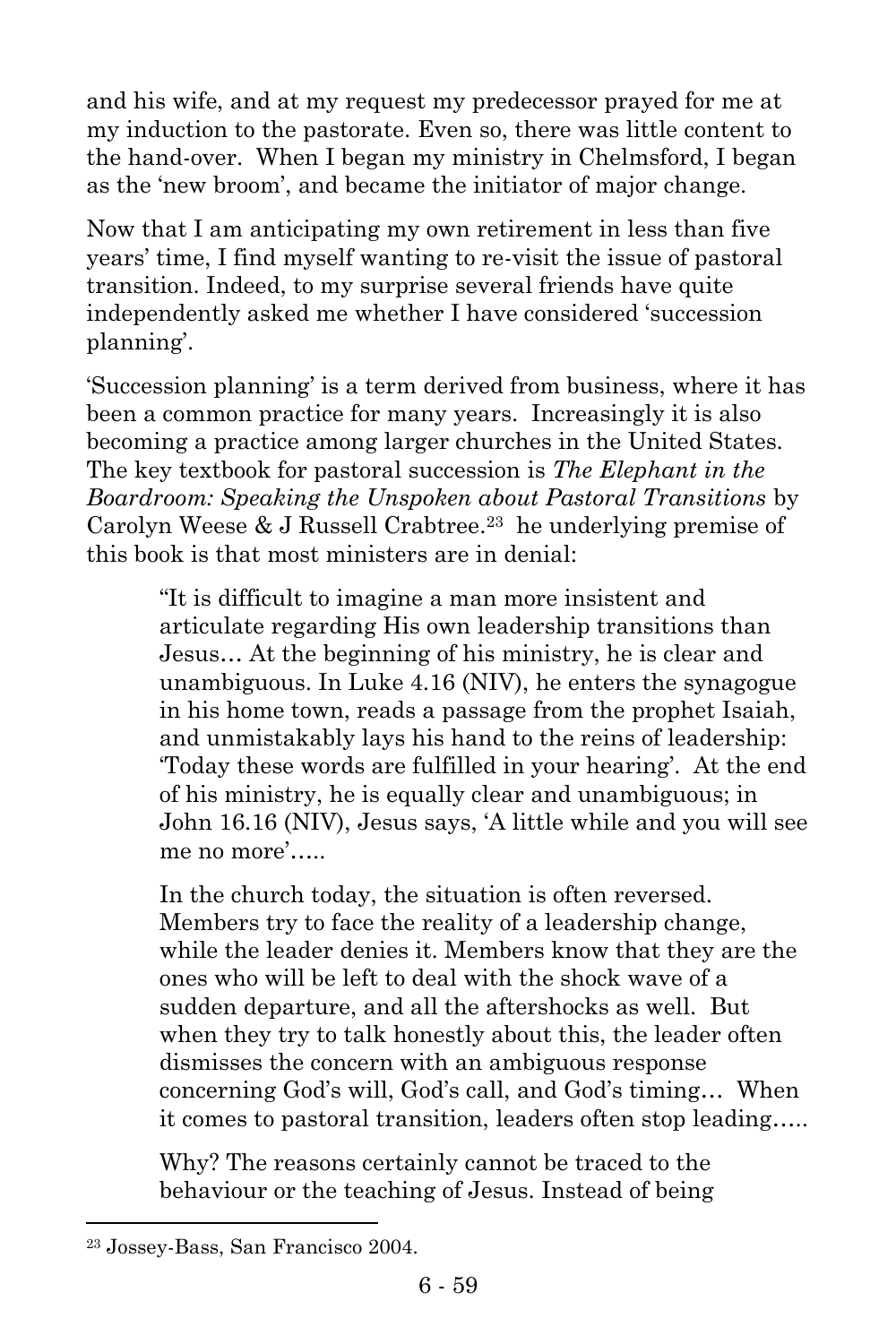grounded in spiritual principle, the reasons for silence seem to be rooted more in fear and low self-confidence. We are afraid that:

- If we talk about pastoral transition we might put the idea in someone's head and make it more likely to happen.
- We will create a lame duck situation in which effective ministry becomes impossible.
- A discussion about pastoral transition will have unintended consequences that we do not know how to manage.
- We don't have the resources to deal with transition planning \*and be successful.
- Our peers and colleagues won't support us in doing it a different way, and we are not sure we want to be pioneers on the road of better pastoral transition if this means going it alone."

Weese & Crabtree argue that such denial is not only unfair to the church, it also runs counter to the example of Jesus: "How can we claim to be following Jesus, when our practice of managing leadership transition runs directly counter to the model of his life?" 24

In a subsequent internet article, 'Loving them to the End: How a Pastor Begins Thinking about Pastoral Succession Planning'*,* 25 Crabtree writes: *"*Pastoral succession planning is a process that develops a plan for replacing the current pastor and begins to implement that plan prior to the current pastor's departure. The purpose of pastoral succession planning is to enable a church to move forward into the next phase of its external mission and internal development with a new leader appropriate to those development tasks with a minimum of spiritual, programmatic, material, and people losses during the transition. This takes seriously the call of Jesus to not only 'bear fruit', but to 'bear fruit that will last' (John 15.6). In the current environment where church leaders often resist succession planning, a transitional 'rot'

<sup>24</sup> *Elephant in the Boardroom* 14-15

<sup>25</sup> Holy Cow Publishing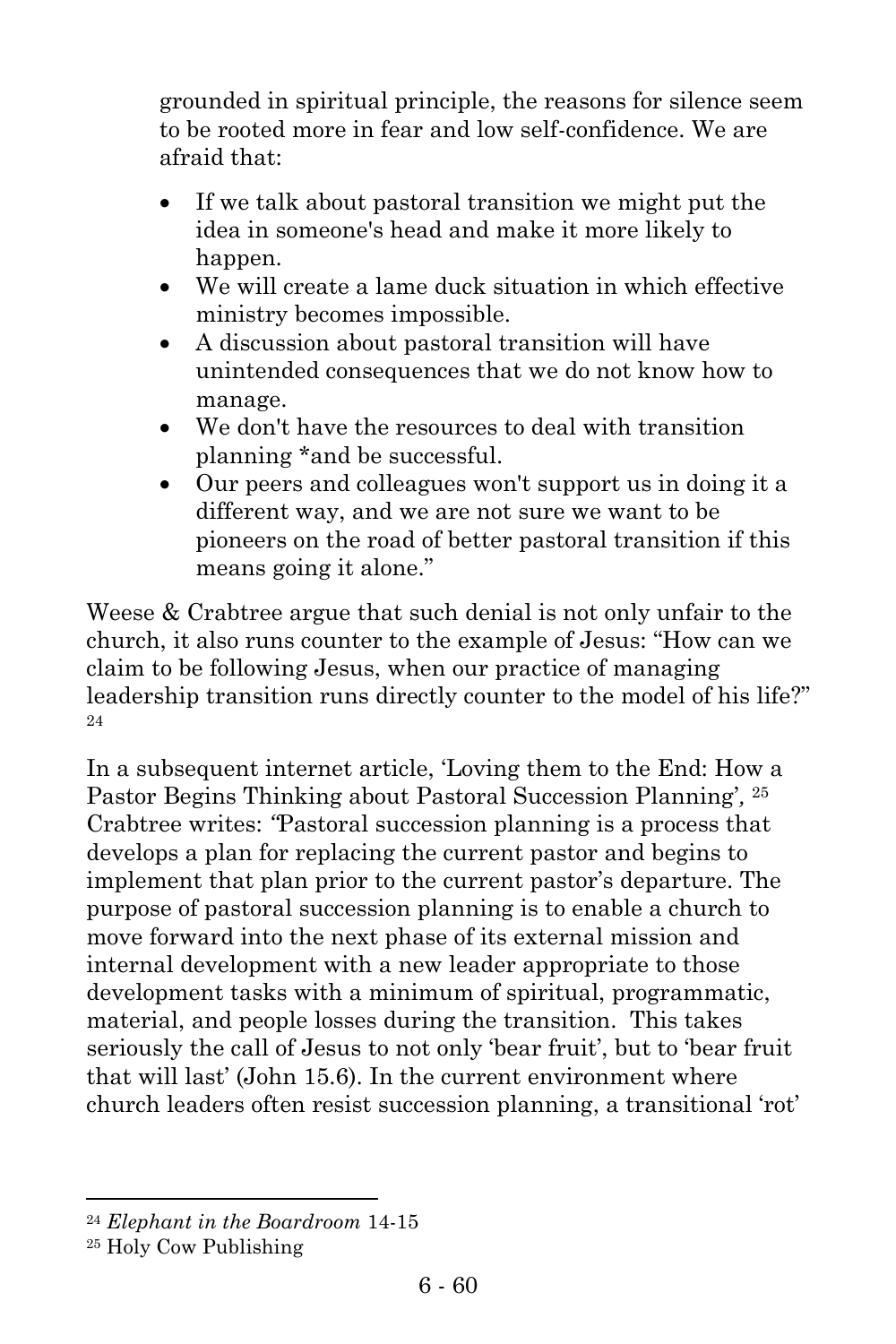sets in that seriously jeopardizes years of faithful and fruitful ministry'.

Crabtree goes on: *"*Work with your leaders to develop a compelling, Biblically--based vision for the succession process… This does not need to be (and should not be) detailed. It should be a high-level snapshot of what the transition to a new leader will look like, what people will be doing, what they will be saying, how they will be thinking, feeling, and praying".

Crabtree recommends that the succession planning should begin within two years of an anticipated transition. He also recommends the appointment of a "transition consultant who can provide guidance to them [the leaders] at a time when you will need to begin to practice a 'disciplined absence'"

As far as I am aware, nothing has been published in the UK on 'succession' or 'transition' planning. However, Paul Harcourt, Vicar of All Saints, Woodford Wells, kindly gave me a copy of material he has devised for workshops on 'Succession planning in larger churches', which is to a large extent based on *The Elephant in the Boardroom*. There he writes: "Jesus instituted a training programme for the continuation of the ministry (the 12, the 72, the wider church and those to come). Therefore, clearly transition planning is a discipleship issue! If you love the church, you should do what Jesus did and make provision for leadership once you are gone"

Harcourt goes on to argue that transition planning is particularly important in the larger church. "Larger churches are different from other churches; they are often founded on longer ministries; and often involve very gifted administrators, intuitive strategists, who are hard to replace; and their PCC search committees have very little experience in making appointments".

So where does all this leave me? I have become convinced that, for the sake of the ongoing well-being of my church, I need to encourage my church to engage in transition planning before I terminate my ministry here. Let me make it clear: I do not believe it to be right for me to engage in 'succession' planning – it is for the church to choose my successor; I do believe it is right to lead my church into 'transition' planning.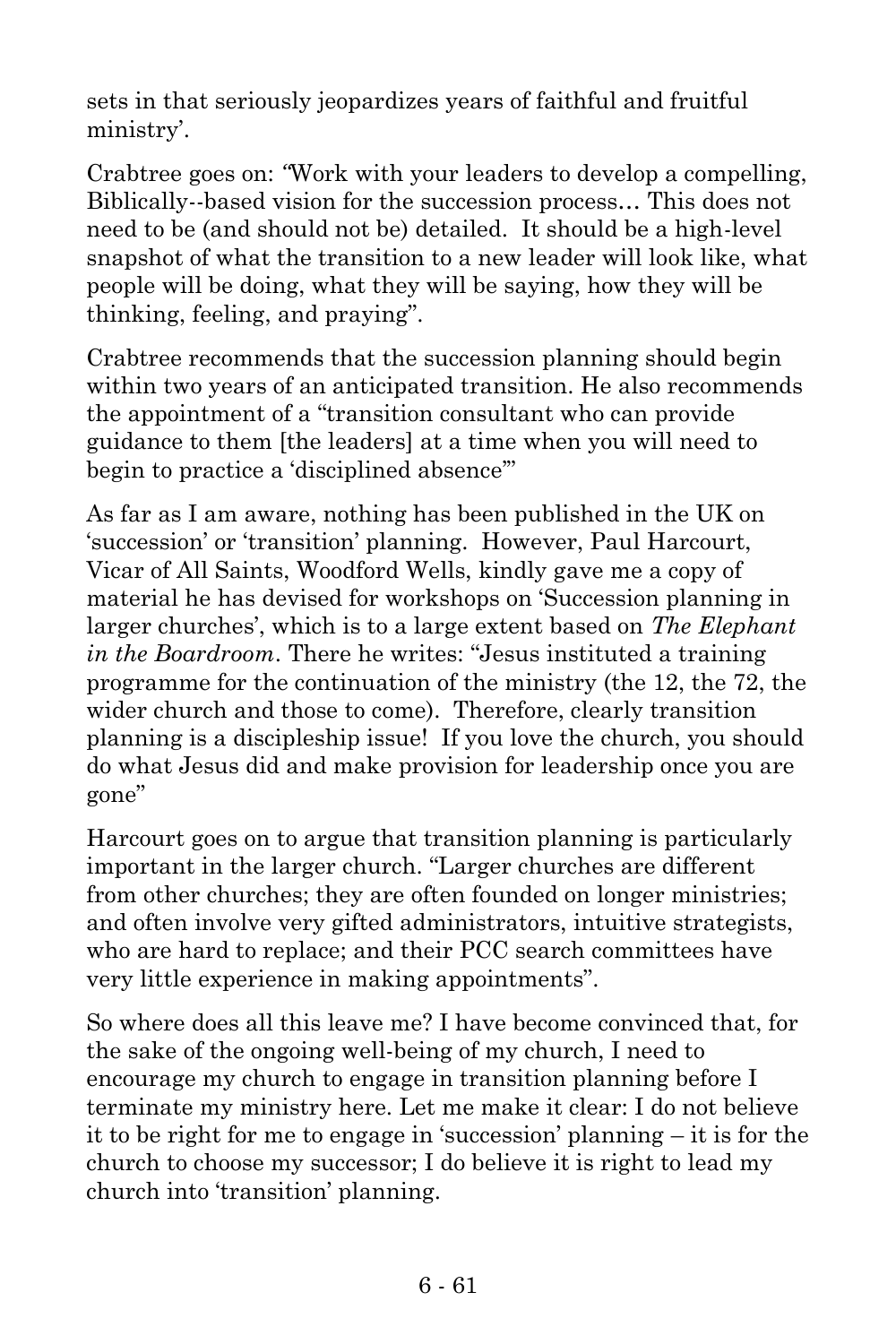If I were to work right up to the age of 70, for which the church has already given its blessing, and leave in March 2014, then I would have served 21 years here in Chelmsford – the thought of a 21 month interregnum (one month for every year of ministry) horrifies me. In my judgement, the church will need another pastor within four months of the ending of my ministry. The fact is that our busy, seven-day-a-week church has become a very complex organism – it needs full-time leadership. A lengthy interregnum would almost certainly lead to decline.

As I reflect upon my situation, I think that what I need to do in the first place is to have an exploratory conversation with my leaders (in Baptist terms, my 'deacons') to establish a time-table. Ed Bratcher tells of how he officially announced his retirement seven months in advance, but informed his board of deacons five months prior to that: "I found a year's notice to the church leaders to be about right. The deacons then had time to prepare themselves and the church for my departure. And the seven months notice to the congregation gave my wife, Marjie, and me time to say good-bye yet without dragging it out".<sup>26</sup>

Without wanting to extend the period of farewells, I feel that one year is not enough. Not only the leaders, but also the church needs to consider the kind of ministry the church will need in the future – this will inevitably take time. Only then can the process of finding a new pastor begin to take place – in our Baptist system the settlement process can often take a year. I therefore am minded to propose that we adopt Crabtree's advice and begin the transition process two years before my departure.

The traditional argument against such a lengthy transition period is that the minister becomes 'a lame duck'. But this need not necessarily be the case. Ed Bratcher discovered that, if he didn't act like a lame duck, then he wouldn't be treated as such. Clearly I could not get involved in further long-range planning, but there would be plenty of other ministerial challenges remaining.

The church may decide that one of its present ministerial staff should take over the reins of leadership. However, as Ben

<sup>26</sup> Ed Bratcher, 'Preparing for Retirement' 130 in *Mastering Transitions* (Multnomah, Portland, Oregon 1991) eds. E. Bratcher, R. Kemper & D. Scott.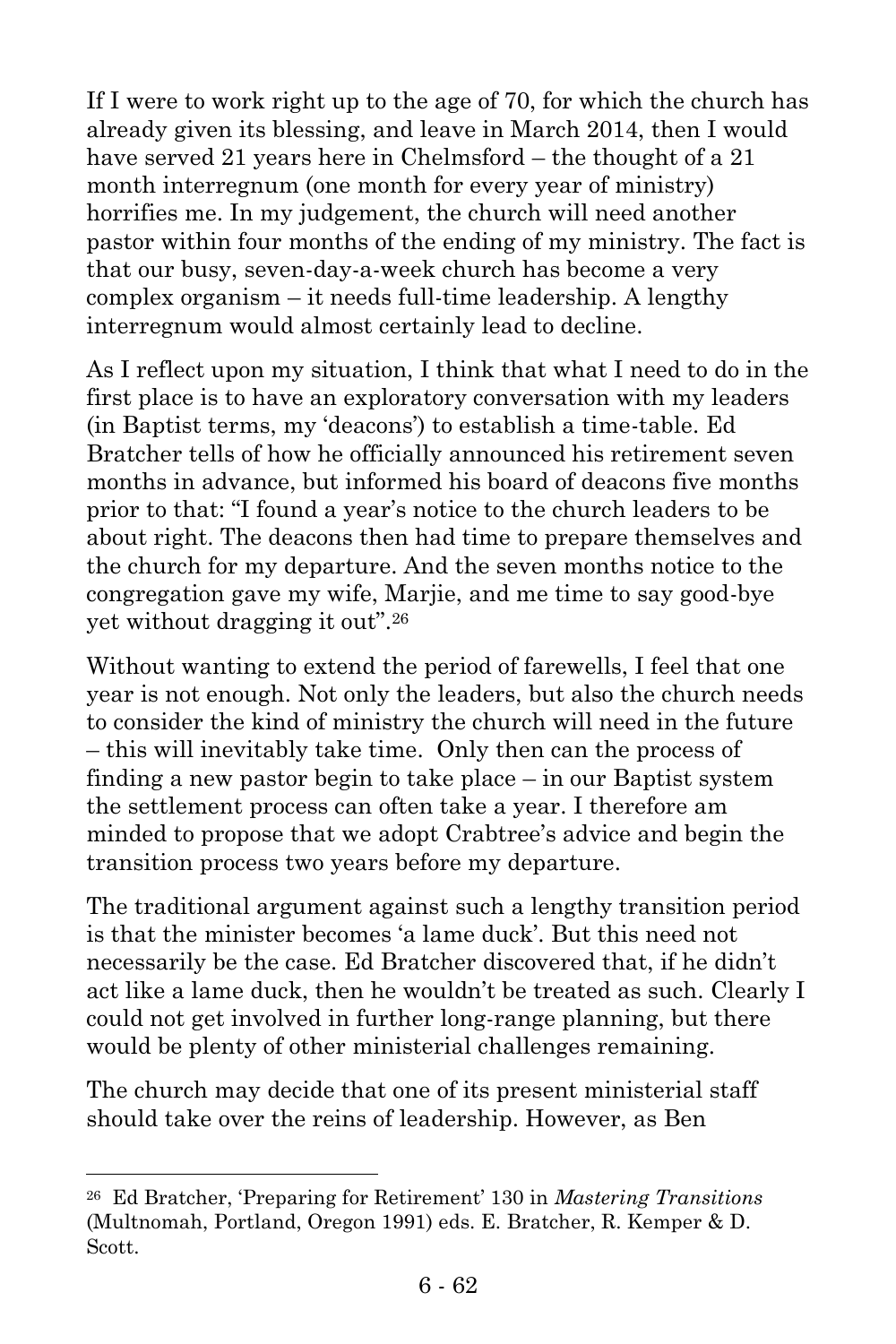Marlowe, who, as an associate minister, took over the leadership from David Beer at Frinton Free Church, noted, this appointment "was first born out of having ascertained that the church really desired to build upon his legacy and to continue in the same direction. Had they wanted to radically change direction, it would not have worked. The 15 month hand-over period that we had after the decision had been formally taken proved to be invaluable".<sup>27</sup>

Alternatively the church might choose to adopt another form of overlapping ministry by calling someone to be an associate with a view to becoming the senior pastor. The experience from some organisations, in both the public and private sector, have demonstrated the benefits of having an overlap of senior managers where one manager is retiring or has given sufficient notice of leaving. These benefits include joint working and familiarisation with the work environment whilst enabling the successor to have a good grounding in the organisation before proposing significant change. The retiring pastor could also find the situation beneficial if such transition planning included an opportunity for the retiring minister to reduce the number of contractual hours worked each week in preparation for formal retirement! Sadly, this arrangement of overlapping ministries has not always worked well in church life – so much depends upon the ministers concerned. As Jim Hamilton commented to me: "There are horror stories of situation were with succession planning in mind, the successor has come into a team situation for a time before the minister leaves with a view to smooth transition and the opposite happens because criticism, insecurity, jealousy and a hundred and one problems surface, and either the present minister leaves under a cloud, or the new minister begins on the wrong foot".<sup>28</sup>

Another option would be to seek to make a 'sequential' appointment, in which they invite a minister from outside the church to follow me as senior minister, with perhaps a gap of two or three months.

A final option is to deliberately make a 'delayed' appointment, calling perhaps in the meantime a full-time 'interim' minister to help the church with the transition. Frank Boyd argues that what

<sup>27</sup> Private e-mail 18 April 2009

<sup>28</sup> Private e-mail 16 April 2009.